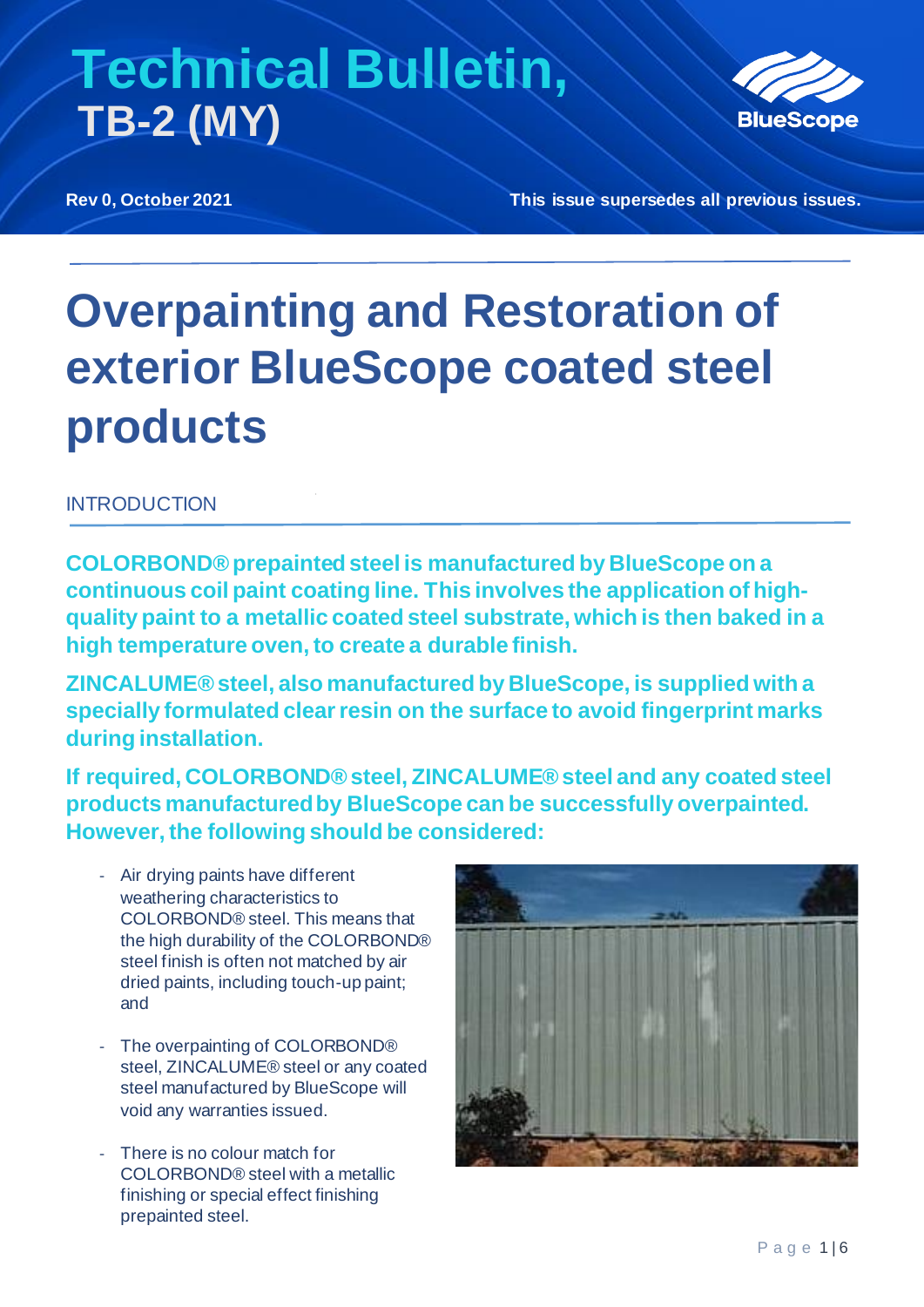

**Rev 0, October 2021 This issue supersedes all previous issues.**

### OVERPAINTING

- It is normal practice to ensure any surface to be painted is in a suitable condition for painting. The most appropriate preparation is dependent on the age and condition of the surface. Table 1 and 2 provide recommendations on surface preparations for COLORBOND® steel, ZINCALUME® steel and any coated steel products manufactured by BlueScope prior to overpainting.
- The **most suitable paint type for overpainting** BlueScope coated steel products is generally **water-based acrylic**. However, in more **corrosive salt marine locations**, it may be necessary to choose a **paint system that has enhanced corrosion resistance** (for example, inclusion of a zinc-rich primer).



- Due to ongoing improvements in paint technologies, at any one time there are numerous potentially suitable paint products available. It is therefore recommended that a reputable paint supplier be consulted to determine the most appropriate paint system for your application and environment.
- It is recommended that the paint supplier's safety guidelines are followed, especially those regarding the wearing of appropriate personal protective equipment. Typically, a more holistic safety recommendation can be found from relevant **safety data sheet**.
- Ensure conformance to local legislative requirements for "Working at Heights" and local water restrictions.
- It is recommended that paints from different suppliers are not mixed (for example, primer and topcoats).
- Note that not all post paint systems available are suitable for use in the collection of drinking water. Therefore, if a paint system is applied to a roof used for drinking water collection, ensure that it is recommended by the paint supplier for this purpose.
- Air drying paints have different weathering characteristics to oven cured prepainted products like COLORBOND® steel. Therefore, areas overpainted with air-drying paints to match adjacent COLORBOND® steel areas may weather at a different rate and vary in appearance over time.



**Safety Data Sheet**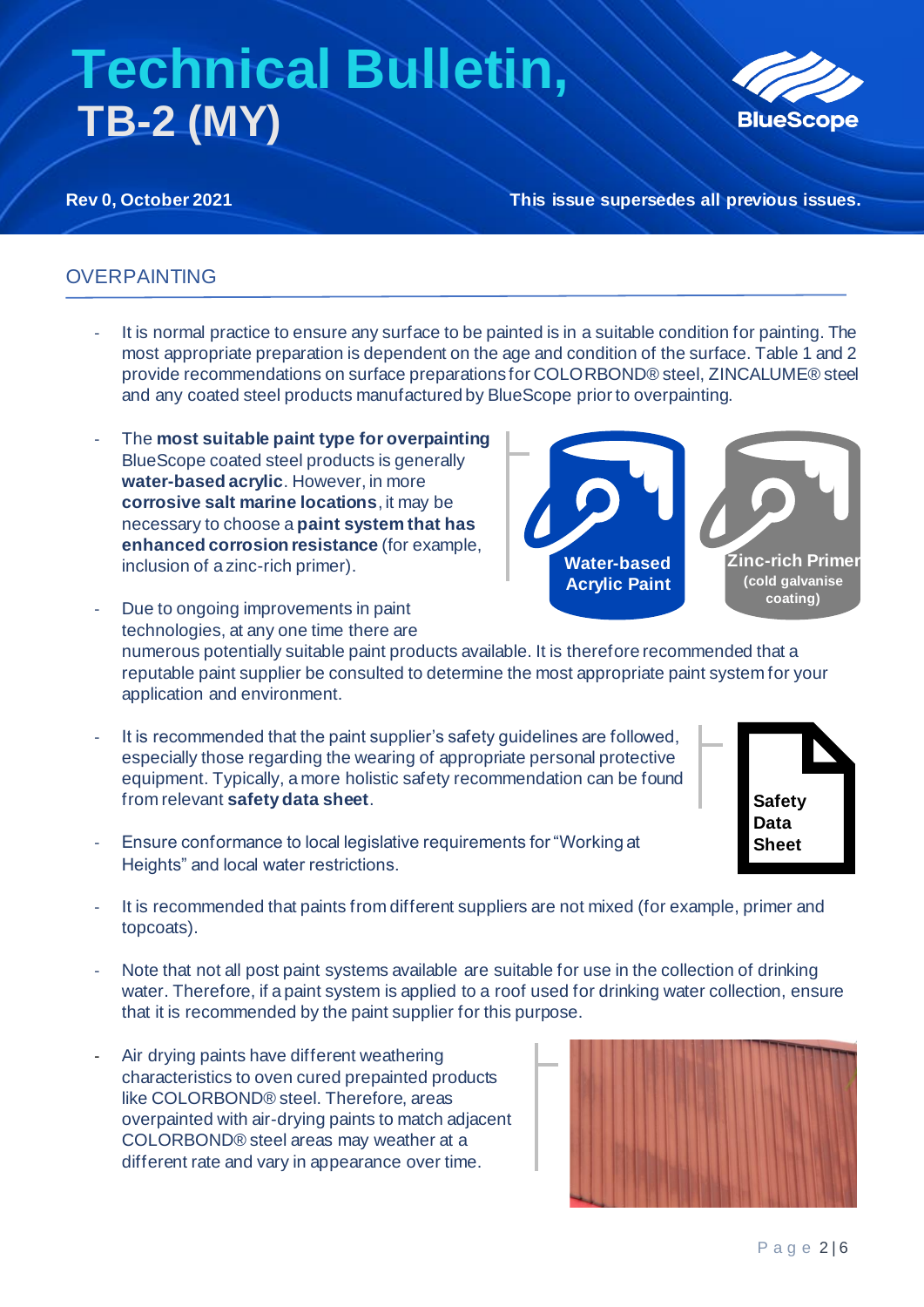

**Rev 0, October 2021 This issue supersedes all previous issues.**

### REPAIR OF MINOR SCRATCHES AND BLEMISHES

BlueScope does not recommend the use of touch-up paint to repair damage or scratches to the painted surface. As explained above, air drying paints have different weathering characteristics to oven-cured prepainted products like COLORBOND® steel, leading to variations in appearance over time where touch-up paint has been used. BlueScope has no recommended method for the removal of touch-up paint.







Minor scratches (<2mm in width and unnoticeable from ground level) should be left alone as the available metallic coating will protect against corrosion. If scratches are more noticeable on new material, it is the recommendation of BlueScope to replace the affected product.

Galling is generally only superficial damage caused by painted surfaces rubbing together as a result of vibration and inter-sheet movement during transport. Treat as per minor scratches. For more information about Galling, please refer to Fact Sheet 1 – Scuffing & Galling, link: [https://www.nsbluescope.com/my/wp-content/uploads/sites/7/2020/10/Fact-Sheet-Scuffing-and-](https://www.nsbluescope.com/my/wp-content/uploads/sites/7/2020/10/Fact-Sheet-Scuffing-and-Galling.pdf)[Galling.pdf](https://www.nsbluescope.com/my/wp-content/uploads/sites/7/2020/10/Fact-Sheet-Scuffing-and-Galling.pdf)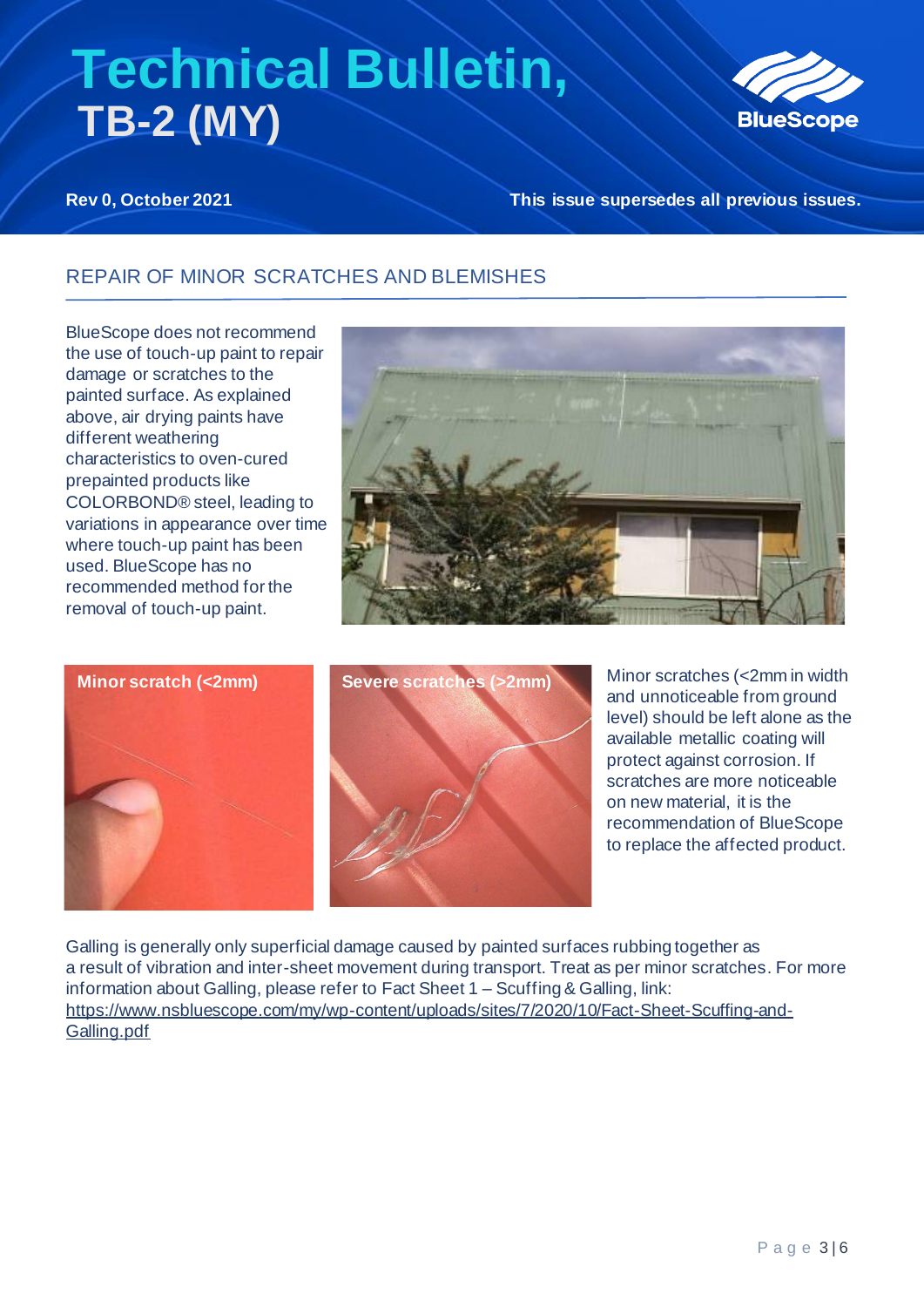

**Rev 0, October 2021 This issue supersedes all previous issues.**

### OVERPAINTING THE SURFACE

Apply the selected paint finish to the clean prepared surface. Ensure manufacturer's instructions are followed, especially with regard to application and film thickness.

NOTE: The overpainting of COLORBOND® steel, ZINCALUME® steel or any coated steel manufactured by BlueScope will void any warranties issued. Should, for any reason, overpainting be undertaken on behalf of and under instruction from BlueScope, then a future warranty (if any) position will be as negotiated between the customer and BlueScope.

### RELATED TECHNICAL BULLETINS

Technical Bulletin, TB-5 Swarf staining of steel profiles

Technical Bulletin, TB-38 Effect of touch-up paint

Fact Sheet, FS-1 Scuffing & Galling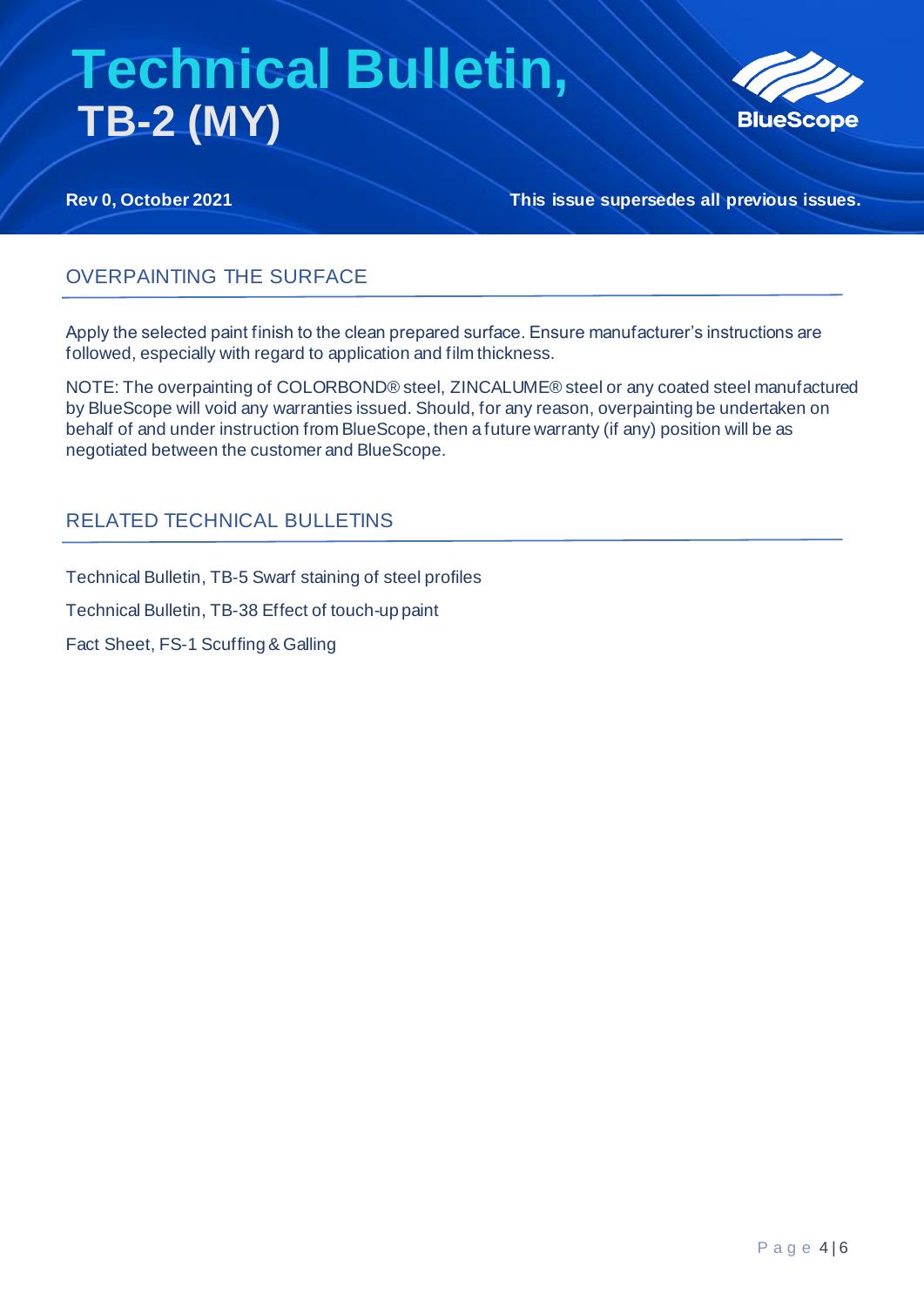

**Rev 0, October 2021 This issue supersedes all previous issues.**

Table 1: Recommended surface preparation for COLORBOND® steel or prepainted coated steel.

| <b>CONDITION</b>                                                     | <b>RECOMMENDED PREPARATION</b>                                                                                                                                                                                                                                                                                                                                                                                                                                                                                                                                                                                                                                                                                                                                                                                                                                                                                                                                                                          |
|----------------------------------------------------------------------|---------------------------------------------------------------------------------------------------------------------------------------------------------------------------------------------------------------------------------------------------------------------------------------------------------------------------------------------------------------------------------------------------------------------------------------------------------------------------------------------------------------------------------------------------------------------------------------------------------------------------------------------------------------------------------------------------------------------------------------------------------------------------------------------------------------------------------------------------------------------------------------------------------------------------------------------------------------------------------------------------------|
| <b>Brand new</b><br>(typically less<br>than 1 year of<br>weathering) | <b>Mechanical abrasion</b><br>1. Using a mop or a soft nylon bristle broom, wash the COLORBOND® steel<br>surface with household detergent and water to remove all major loose<br>particles that may damage the surface in subsequent procedures. Rinse<br>thoroughly with fresh potable water and allow surface to dry.<br>2. Slightly roughen the surface lightly with kitchen scourer pads (not steel wool)<br>to provide a "key" to enhance adhesion of the selected paint finish by<br>removing surface gloss. Take care not to remove the existing paint surface<br>on bends. Do not use steel wool as an abrasive medium as it will generate<br>swarf (small metallic particles), which will damage the material surface (refer<br>to Technical Bulletin TB-5 Swarf staining) of steel profiles.<br>3. Using a mop or a soft nylon bristle broom, wash the COLORBOND® steel<br>surface with household detergent and water. Rinse thoroughly with fresh<br>potable water and allow surface to dry. |
| Aged (typically<br>more than 1 year<br>of weathering)                | <b>Natural weathering</b><br>After 1-2 years of service COLORBOND® steel will typically have a uniformly<br>weathered surface as indicated by a slight reduction in gloss appearance. A<br>uniformly weathered surface should provide adequate adhesion of the selected<br>paint finish. Using a mop or a soft nylon bristle broom, wash the COLORBOND®<br>steel surface with household detergent and water. Rinse thoroughly with fresh<br>potable water and allow surface to dry.                                                                                                                                                                                                                                                                                                                                                                                                                                                                                                                     |